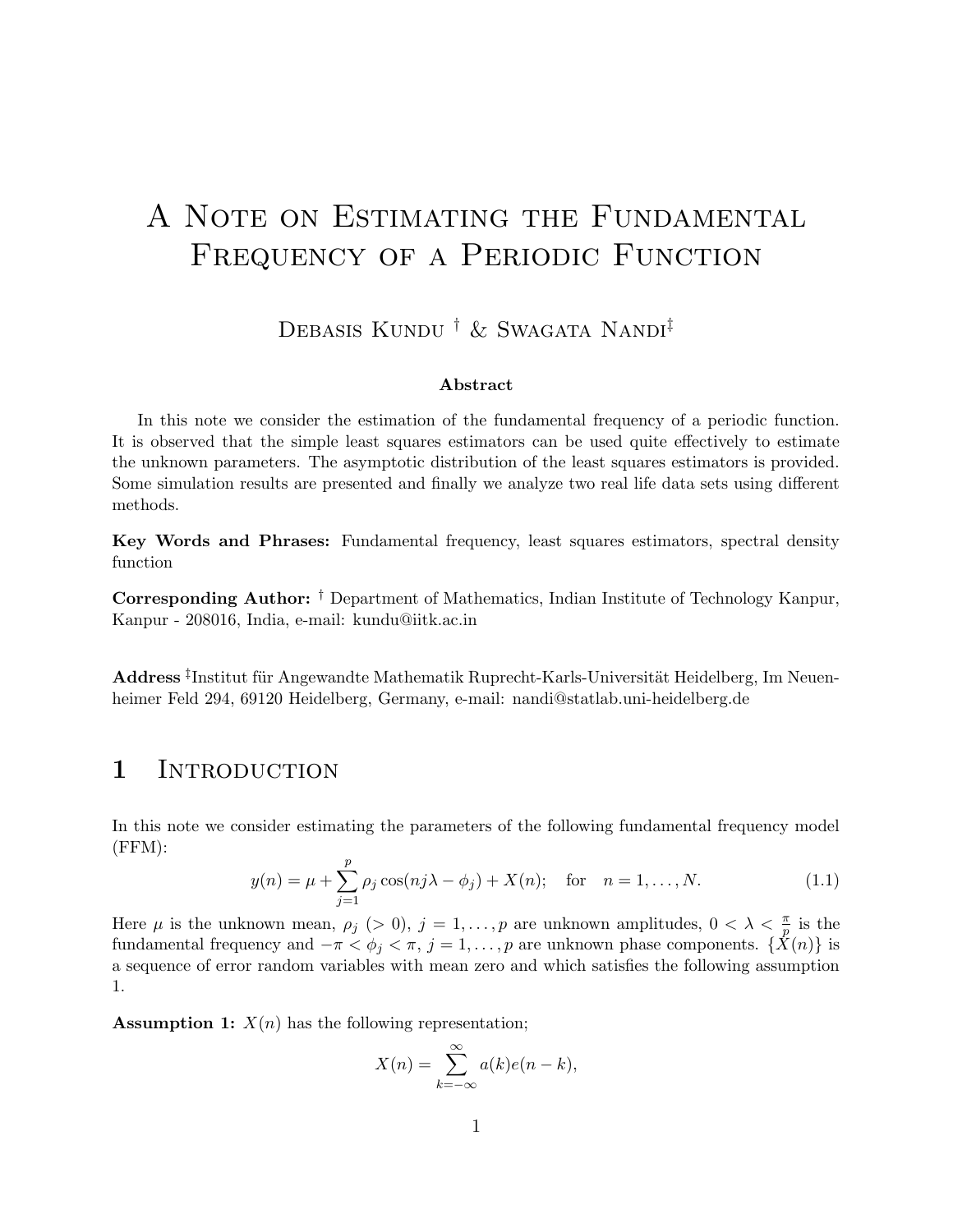where  $e(k)$  is independent and identically distributed random variable with zero mean and finite variance  $\sigma^2$ . The constant  $a(k)$  satisfies

$$
\sum_{k=-\infty}^{\infty} |a(k)| < \infty.
$$

The problem is to estimate the unknown parameters, assuming  $\gamma$ , the number of components, is known.

This is an important problem and it was originally introduced by [1]. It is a particular case of the multiple frequency model (MFM), namely

$$
y(n) = \mu + \sum_{j=1}^{p} \rho_j \cos(n\lambda_j - \phi_j) + X(n).
$$
 (1.2)

Assuming  $p$  is known the model (1.1) has less number of parameters than (1.2). Quinn and Thomson [4] proposed the following estimation procedure (from now on we call the corresponding estimators as QTEs) of different parameters of the model (1.1). The QTE of  $\lambda$ , say  $\lambda$ , can be obtained by maximizing

$$
Q(\lambda) = \sum_{j=1}^{p} \frac{1}{f(j\lambda)} \left| \frac{1}{N} \sum_{n=1}^{N} y(n) e^{inj\lambda} \right|^2,
$$
\n(1.3)

where  $f(.)$  is the spectral density function of  $X(n)$  and it is assumed that  $f(.)$  is known and strictly positive on  $[0, \pi]$ . If it is unknown, which is usually the case, then  $f(j\lambda)$  in (1.3) is replaced by its estimate. The QTEs of the other parameters are as follows;

$$
\tilde{\mu} = \sum_{n=1}^{N} y(n), \quad \tilde{\rho}_j = \frac{2}{N} \left| \sum_{n=1}^{N} y(n) e^{inj\tilde{\lambda}} \right|, \quad \tilde{\phi}_j = arg \left\{ \frac{1}{N} \sum_{n=1}^{N} y(n) e^{inj\tilde{\lambda}} \right\}.
$$
\n(1.4)

Quinn and Thomson [4] also obtained the asymptotic properties of the QTEs. There are mainly two problems involved in using the QTEs. First of all the QTEs can only be obtained if the spectral density function f(.) is strictly positive. For example if  $X(t) = e(t) + e(t-3)$  then QTEs can not be obtained for  $\lambda = \pi/3$ . The second problem is regarding the asymptotic properties of the estimators. The asymptotic properties of the estimators are obtained assuming the spectral density function is known, therefore they do not work well for small sample sizes when the spectral density function of the error distribution is not known. When the spectral density function is not known, it needs to be estimated at each iteration step for maximizing (1.3), which is quite expensive computationally. Our simulation results indicate that the coverage percentages of the unknown parameters obtained by using the asymptotic properties of the QTEs are far below the nominal level in many situations.

In this note we suggest to use the least square estimators ( LSEs) and it is observed that the performances of the LSEs are quite satisfactory in most cases. We provide the asymptotic distribution of the LSEs. Some simulation results are provided to compare the performances of the two estimators. We also compare the performances of both estimators with the LSEs of the corresponding MFM (1.2). Two real sound data, 'uuu' and 'ahh', are analyzed using different methods.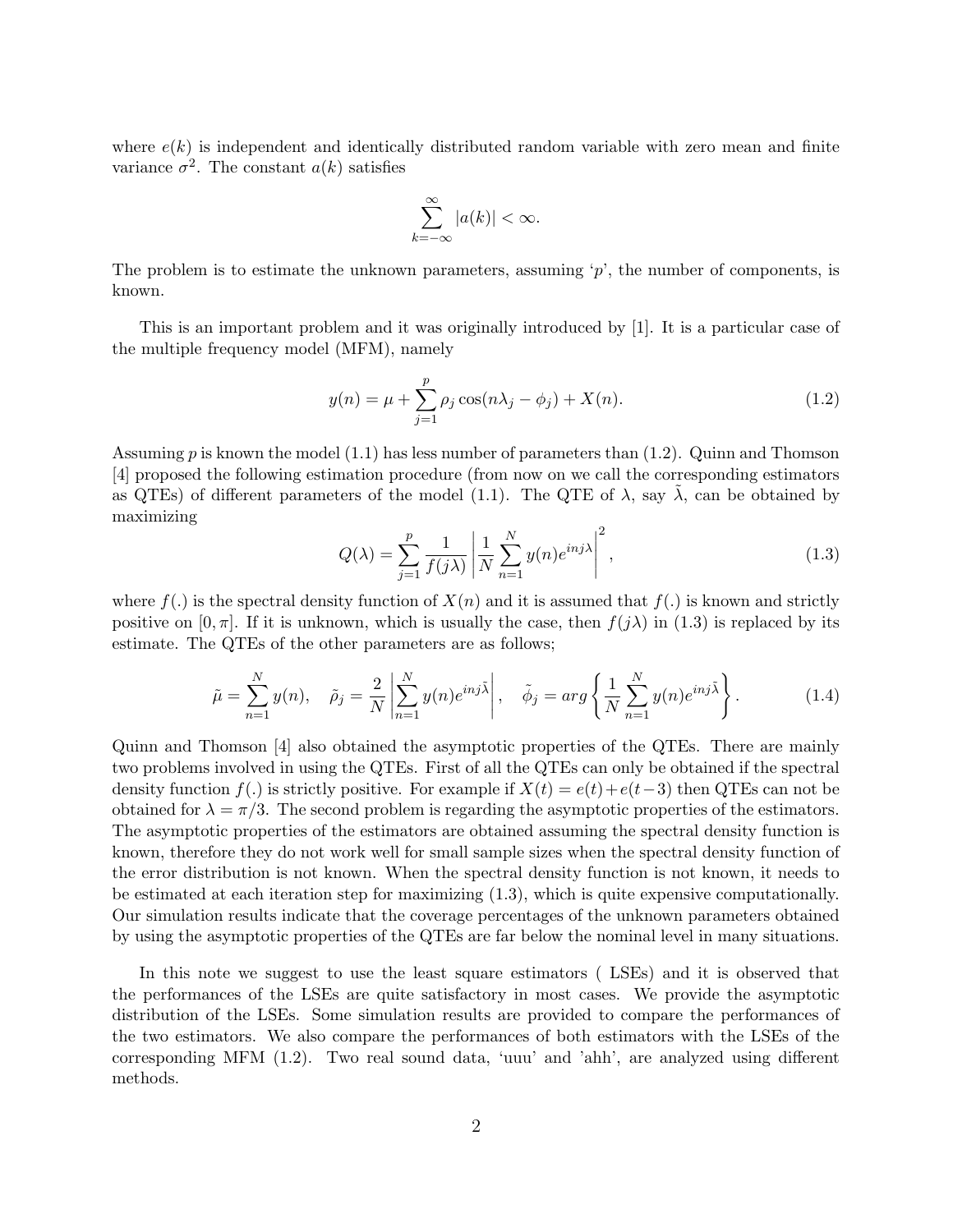# 2 LEAST SQUARES ESTIMATORS

The LSEs of the unknown parameters of the  $FFM(1.1)$ , can be obtained by minimizing

$$
R(\mu, \rho, \phi, \lambda) = \frac{1}{N} \sum_{n=1}^{N} \left[ y(n) - \mu - \sum_{j=1}^{p} \rho_j \cos(nj\lambda - \phi_j) \right]^2,
$$
\n(2.1)

with respect to the unknown parameters. Note that there are  $2p + 2$  unknown parameters, but  $\lambda$  is the only non-linear parameter.  $\mu$  and  $\rho_j$  are linear parameters and  $\phi_j$  are function of linear parameters. Therefore, using the separable regression technique, first we estimate  $\lambda$  (minimizing a one dimensional function) and then assuming  $\lambda$  is known we can estimate easily the other parameters  $\mu$ ,  $\rho_j$  and  $\phi_j$ ,  $j = 1, \ldots, p$  by linear regression technique. Now we provide the asymptotic properties of the LSEs. The results can be obtained exactly along the same line as [2]. It involves routine calculations. For details one is referred to [3]. The details are not provided here and they can be obtained on requests from the authors. Let us denote the LSEs of  $\mu$ ,  $\rho_j$ ,  $\phi_j$  and  $\lambda$  as  $\hat{\mu}$ ,  $\hat{\rho}_j$ ,  $\hat{\phi}_j$  and  $\lambda$  respectively. It can be shown that the LSEs are consistent and the vector

$$
\sqrt{N}\left[(\hat{\mu}-\mu),(\hat{\rho}_1-\rho_1),\ldots,(\hat{\rho}_p-\rho_p),(\hat{\phi}_1-\phi_1),\ldots,(\hat{\phi}_p-\phi_p),N(\hat{\lambda}-\lambda)\right]\rightarrow N_{2p+2}(\mathbf{0},2\sigma^2\mathbf{V})
$$

as  $N$  tends to infinity. The matrix  $V$  is as follows:

$$
\mathbf{V} = \begin{bmatrix} \frac{1}{2} \left( \sum_{k=-\infty}^{\infty} a(k) \right)^2 & \mathbf{0} & \mathbf{0} & 0 \\ \mathbf{0} & \mathbf{C} & \mathbf{0} & \mathbf{0} \\ \mathbf{0} & \mathbf{0} & \mathbf{C} \mathbf{D}_{\rho}^{-1} + \frac{3\delta_{G} \mathbf{L} \mathbf{L}^{T}}{\left( \sum_{j=1}^{P} j^{2} \rho_{j}^{2} \right)^{2}} & \frac{6\delta_{G} \mathbf{L}}{\left( \sum_{j=1}^{P} j^{2} \rho_{j}^{2} \right)^{2}} \\ 0 & \mathbf{0} & \frac{6\delta_{G} \mathbf{L}^{T}}{\left( \sum_{j=1}^{P} j^{2} \rho_{j}^{2} \right)^{2}} & \frac{12\delta_{G}}{\left( \sum_{j=1}^{P} j^{2} \rho_{j}^{2} \right)^{2}} \end{bmatrix}
$$
(2.2)

where

$$
\delta_G = \mathbf{L}^T \mathbf{D}_{\rho} \mathbf{C} \mathbf{L} = \sum_{j=1}^p j^2 \rho_j^2 c(j), \quad \mathbf{C} = diag\{c(1), \dots, c(p)\},
$$

$$
\mathbf{D}_{\rho} = diag\{\rho_1^2, \dots, \rho_p^2\}, \quad \mathbf{L} = (1, 2, \dots, p)^T,
$$

$$
c(j) = \left\{\sum_{k=-\infty}^{\infty} a(k) \cos(jk\lambda)\right\}^2 + \left\{\sum_{k=-\infty}^{\infty} a(k) \sin(jk\lambda)\right\}^2 = \left|\sum_{k=-\infty}^{\infty} a(k) e^{-ijk\lambda}\right|^2.
$$

Now we compare the asymptotic variances of the QTEs and the LSEs. Note that the asymptotic distribution of  $\mu$  and  $\rho_j$  are the same for QTEs and LSEs. But the asymptotic distribution of  $\phi_j$ and  $\lambda$  are different for  $p \geq 2$ . It can be shown by straight forward but lengthy calculations that for any  $p \geq 2$ , the asymptotic variances of QTEs of  $\phi_i$  and  $\lambda$  are smaller than the corresponding asymptotic variances of LSEs if  $\rho_j > 0$  and  $c(j)$  are distinct.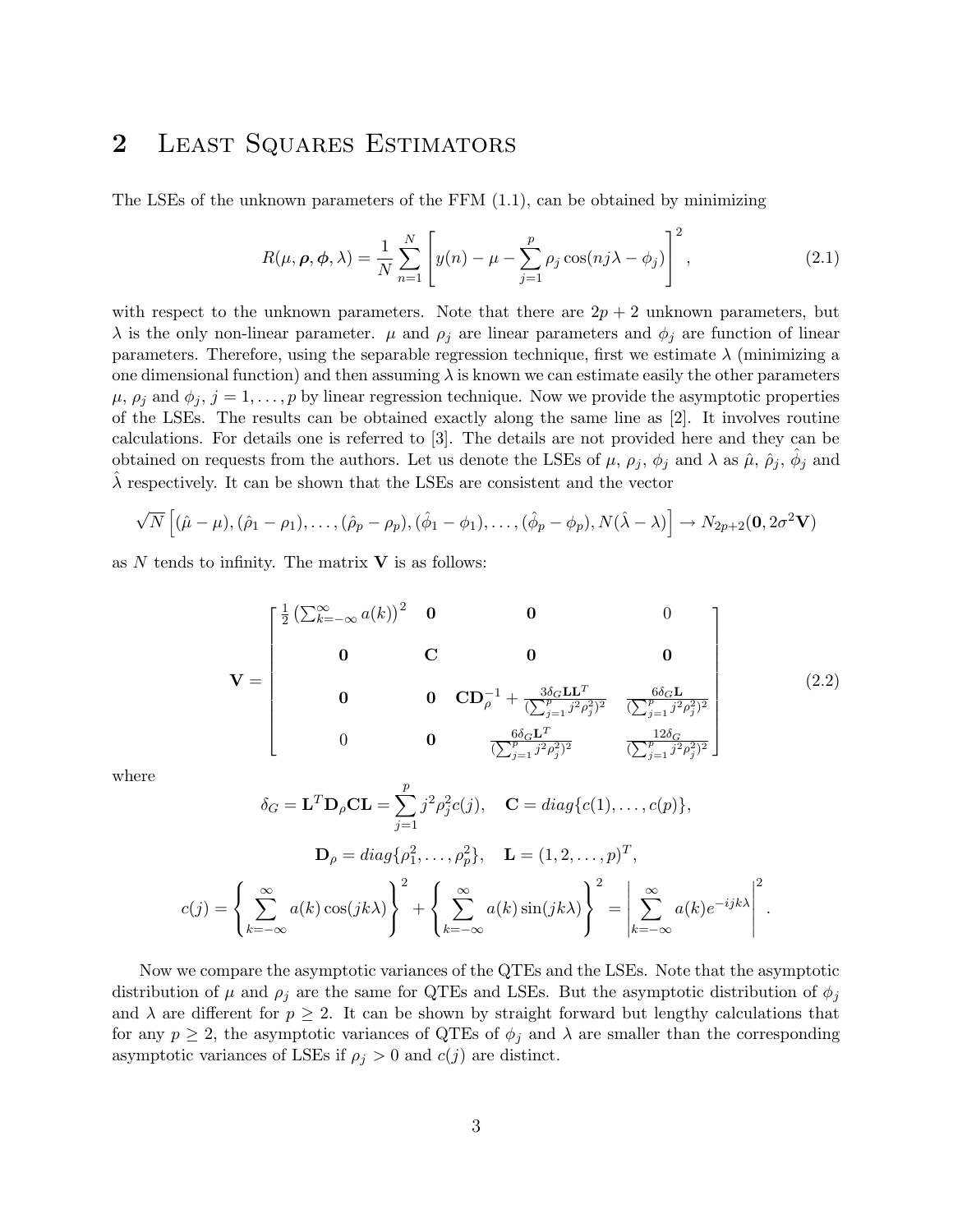Table 1: The average estimates, mean squared errors, average confidence lengths and coverage probability of LSEs and QTEs of Model 1, considering fundamental frequency model.

| Para-    | LSEs         |            |            | OTEs |              |            |            |     |
|----------|--------------|------------|------------|------|--------------|------------|------------|-----|
| meters   | ${\rm AEST}$ | MSE        | ACL        | СP   | ${\rm AEST}$ | MSE        | ACL        | CP  |
| $\rho_1$ | 2.00813      | 5.540e-2   | .91080     | .94  | 2.01330      | $6.021e-2$ | 0.92307    | .93 |
| $\rho_2$ | 2.31337      | $5.192e-2$ | .84438     | .93  | 2.31892      | $5.312e-2$ | 0.85852    | .93 |
| $\rho_3$ | 1.53351      | 3.876e-2   | .74354     | .93  | 1.55502      | $4.506e-2$ | 0.75811    | .92 |
| $\phi_1$ | 0.70682      | $1.729e-2$ | .50520     | .94  | 0.77612      | 2.346e-2   | 0.50926    | .89 |
| $\phi_2$ | 0.61282      | $2.064e-2$ | .55326     | .94  | 0.75684      | $4.616e-2$ | 0.55262    | .77 |
| $\phi_3$ | 1.21512      | $4.177e-2$ | .79149     | .94  | 1.41991      | 8.634e-2   | 0.78627    | .79 |
|          | 0.43992      | $1.147e-6$ | $4.115e-3$ | .94  | 0.44138      | $3.618e-6$ | $4.054e-3$ | .66 |

## 3 Numerical Examples

In this section we present results of numerical experiments based on simulations. We compare the performances of the LSEs and QTEs of unknown parameters of the FFM as defined in (1.1), with the LSEs of the unknown parameters of the corresponding MFM as defined in  $(1.2)$ , *i.e* when  $\lambda_1 = \lambda, \lambda_2 = 2\lambda, \ldots, \lambda_p = p\lambda$ . We consider the following two models for simulation experiments:

### Model 1:

$$
p = 3, \mu = 0, \rho_1 = 2.0, \rho_2 = 2.3, \rho_3 = 1.5, \phi_1 = 0.7, \phi_2 = 0.6, \phi_3 = 1.0, \lambda = \frac{14\pi}{100} = 0.4398229,
$$
  

$$
\sigma^2 = 0.2, X(n) = e(n) + .5e(n - 1) \text{ and } N = 100.
$$

Model 2:

$$
p = 4, \mu = 0, \rho_1 = 4.5, \rho_2 = 3.1, \rho_3 = 2.45, \rho_4 = 4.0, \phi_1 = 0.8, \phi_2 = 2.7, \phi_3 = 1.0, \phi_4 = -2.9,
$$
  

$$
\lambda = \frac{12\pi}{100} = 0.3769911, \sigma^2 = 2.0, X(n) = 0.48e(n) - .7e(n - 1) + e(n - 2) \text{ and } N = 100.
$$

In each case we generate a data set using the true parameter values. From the data sequence we estimate the unknown parameters by different methods. To evaluate the QTEs, we need to estimate  $f(k\lambda)$ , the spectral density function at  $k\lambda$ , for  $k = 1, \ldots, p$ . In our notation, it is equal to  $\sigma^2 c(k)$ . It can be shown that  $f(k\lambda)$  or  $\sigma^2 c(k)$  is the expected value of the periodogram function of the noise random variable  $X(t)$  at the respective true frequency  $k\lambda$ . We use the periodogram averaging method, over a window  $(-L,L)$  across the point estimate, k $\lambda$ . We try for different values of L and observe that for  $L = 6$  and  $L = 4$  provide the best results in case of QTEs for Models 1 and 2 respectively. We also compute the asymptotic 95% confidence bounds for all the parameters by using both methods. For the least squares method we do not need to estimate the spectral density function to estimate the parameters but we need it for constructing the confidence bands. We use the same technique of averaging the periodogram function method in this case also. We report the results for  $L = 6$  (Model 1) and  $L = 4$  (Model 2). We replicate the process 5000 times and report average estimates (AESTs), mean squared errors (MSEs), average confidence lengths (ACLs) and coverage percentages (CPs). The results are reported in Tables 1 and 2 for Models 1 and 2 respectively.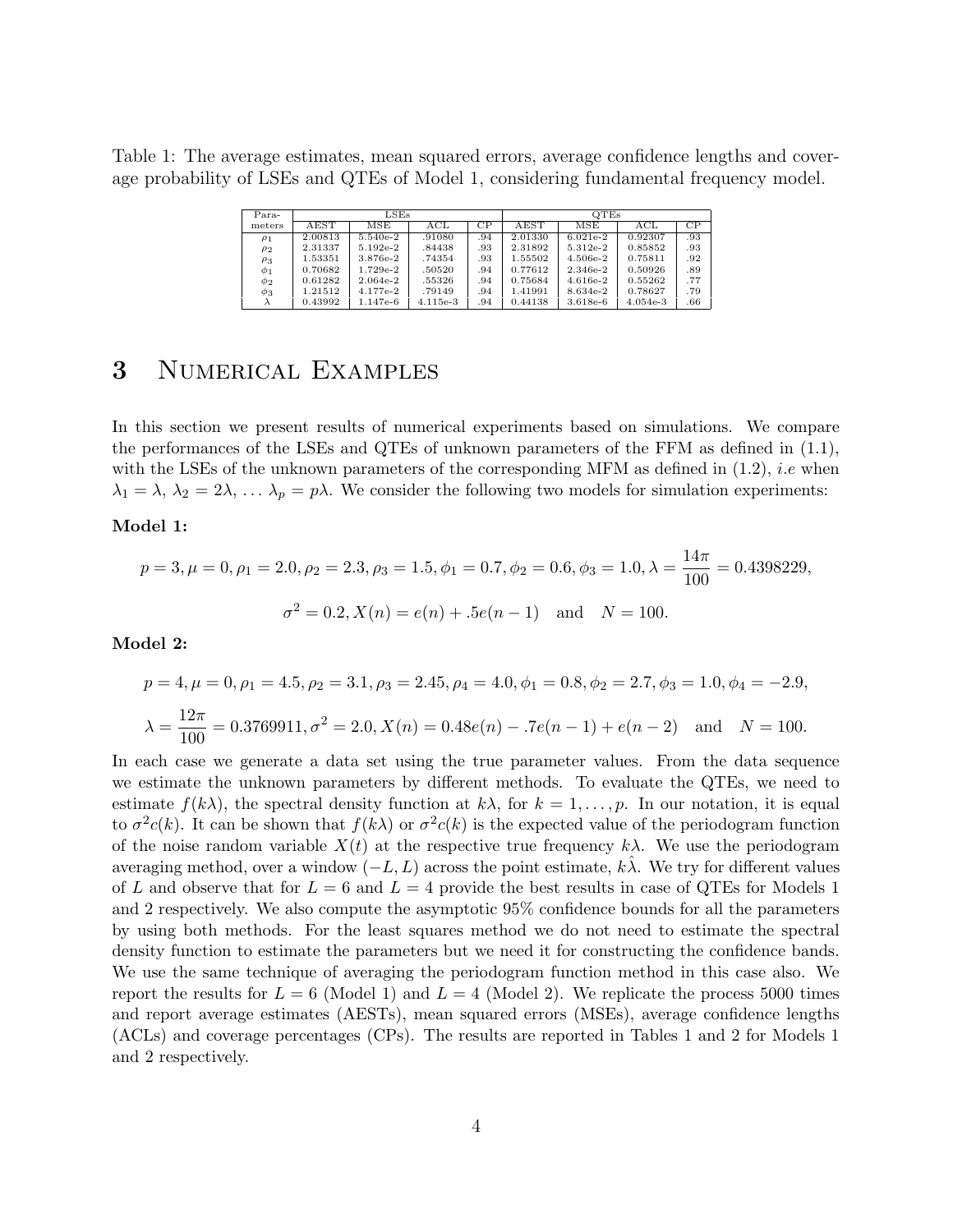Table 2: The average estimates, mean squared errors, average confidence lengths and coverage probability of LSEs and QTEs of Model 2, considering fundamental frequency model.

| Para-    | $_{\rm LSEs}$ |            |            | <b>OTEs</b> |           |            |          |     |
|----------|---------------|------------|------------|-------------|-----------|------------|----------|-----|
| meters   | ${\rm AEST}$  | MSE        | ACL        | СP          | AEST      | MSE        | ACL      | СP  |
| $\rho_1$ | 4.4978        | $1.451e-2$ | .5123      | .95         | 4.4989    | $2.035e-2$ | .5078    | .91 |
| $\rho_2$ | 3.1007        | $1.025e-2$ | .4043      | .94         | 3.1050    | $1.142e-2$ | .4009    | .93 |
| $\rho_3$ | 2.4516        | $8.152e-3$ | .3619      | .94         | 2.4519    | $1.019e-2$ | .3538    | .90 |
| $\rho_4$ | 4.0067        | 1.753e-2   | .6077      | .96         | 4.0013    | $2.702e-2$ | .6134    | .92 |
| $\phi_1$ | 0.7996        | $9.752e-4$ | .1250      | .94         | 0.7947    | $1.258e-3$ | .1217    | .90 |
| $\phi_2$ | 2.7000        | $1.654e-3$ | .1657      | .95         | 2.6891    | $2.295e-3$ | .1573    | .89 |
| $\phi_3$ | 1.0003        | $2.423e-3$ | .2122      | .95         | 0.9848    | $4.089e-3$ | .1970    | .87 |
| $\phi_4$ | $-2.8978$     | $3.314e-3$ | .2517      | .96         | $-2.8996$ | 0.1221     | .2349    | .85 |
|          | 0.3770        | $6.025e-8$ | $1.003e-3$ | .95         | 0.3769    | $1.259e-7$ | 8.856e-4 | .78 |

Table 3: The average estimates, mean squared errors, average confidence lengths and coverage probability of the LSEs of Model 1, considering multiple frequency model.

| Para-       | LSE's   |            |            |     |  |  |
|-------------|---------|------------|------------|-----|--|--|
| meters      | AEST    | MSE        | ACL        | CP  |  |  |
| $\rho_1$    | 2.02663 | 4.132e-2   | 0.89806    | .96 |  |  |
| $\rho_2$    | 2.31988 | 4.237e-2   | 0.82822    | .94 |  |  |
| $\rho_3$    | 1.52848 | $3.604e-2$ | 0.73596    | .94 |  |  |
| $\phi_1$    | 0.69567 | $4.281e-2$ | 0.89539    | .96 |  |  |
| $\phi_2$    | 0.59939 | $2.906e-2$ | 0.71971    | .95 |  |  |
| $\phi_3$    | 1.19901 | 5.274e-2   | 0.97794    | .95 |  |  |
| $\lambda_1$ | 0.43978 | $1.451e-5$ | $1.551e-2$ | .95 |  |  |
| $\lambda_2$ | 0.87962 | $9.654e-6$ | $1.247e-2$ | .94 |  |  |
| $\lambda_3$ | 1.31949 | 1.749e-5   | 1.694e-2   | .94 |  |  |

We also compare the LSEs of the parameters of the Models 1 and 2 assuming they are MFM as defined in (1.2). The main aim of this experiment is to compare the advantages/ disadvantages of using FFM over MFM in terms of biases and MSEs of the unknown parameters. The results for  $L = 6$  and  $L = 3$  are provided in Tables 3 and 4 for Models 1 and 2 respectively.

From the simulation study, we observe that LSEs perform better than QTEs in all respect. For all the cases considered here, LSEs have lower MSEs and lower biases than the corresponding QTEs. Most of the LSEs are unbiased, whereas some of the QTEs, mainly the phase estimators are highly biased. The average confidence lengths based on the QTEs are smaller than the corresponding average confidence lengths based on the LSEs for  $\lambda$  and  $\phi_i$ . From the asymptotic variances, it is expected that way also. Interestingly, the coverage percentages based on the LSEs are much higher than the corresponding coverage percentages based on the QTEs in most of the cases. The coverage percentages obtained by the LSEs attain the nominal level but the coverage percentages obtained by the QTEs are quite poor for the phase components and mainly for the fundamental frequency. Most of the times they are lower than 90% and for the fundamental frequency  $\lambda$ , it is only 66% and 78% for Models 1 and 2 respectively when the nominal level is 95%. Therefore, the confidence intervals obtained by using QT method may not be of much use. QTEs may have certain theoretical advantages over LSEs but computational complexity of the QT method makes it difficult to compute the QTEs efficiently and also the asymptotic results may not be useful for finite length data sets.

Now let us compare models (1.1) and (1.2) based on our numerical experiments. We observe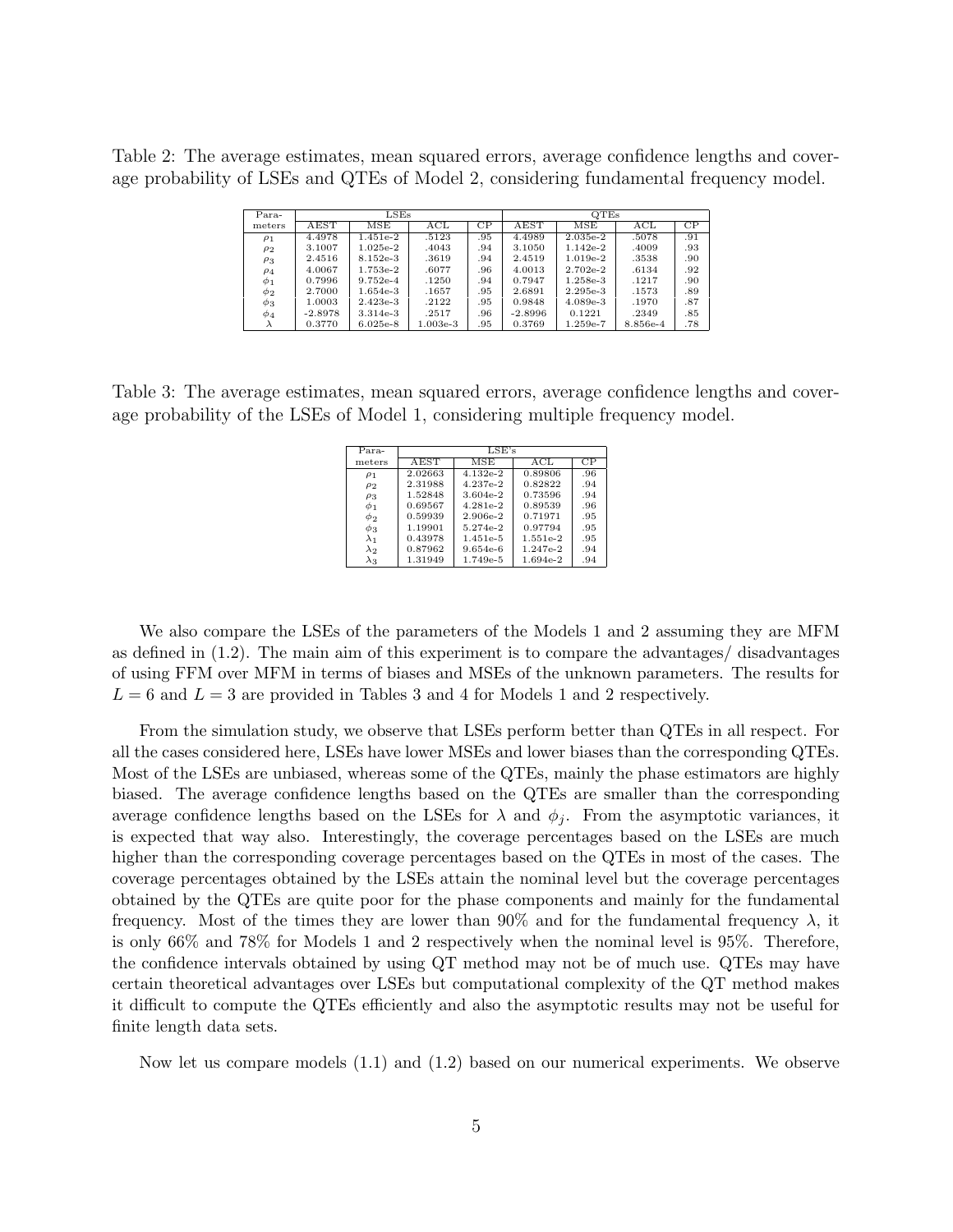Table 4: The average estimates, mean squared errors, average confidence lengths and coverage probability of LSEs of Model 2 considering multiple frequency model.

| Para-       | LSEs       |            |            |     |  |  |  |
|-------------|------------|------------|------------|-----|--|--|--|
| meters      | AEST       | MSE        | ACL        | CP  |  |  |  |
| $\rho_1$    | 4.50006    | $6.163e-3$ | 0.49669    | .99 |  |  |  |
| $\rho_2$    | 3.10094    | 7.753e-3   | 0.38728    | .95 |  |  |  |
| $\rho_3$    | 2.45371    | 5.794e-3   | 0.37850    | .96 |  |  |  |
| $\rho_4$    | 4.00012    | $9.751e-3$ | 0.58815    | .98 |  |  |  |
| $\phi_1$    | 0.80159    | 2.870e-3   | 0.22081    | .94 |  |  |  |
| $\phi_2$    | 2.70063    | $4.093e-3$ | 0.25002    | .93 |  |  |  |
| $\phi_3$    | 1.00035    | 3.556e-3   | 0.30883    | .97 |  |  |  |
| $\phi_4$    | $-2.90004$ | 3.688e-3   | 0.29428    | .97 |  |  |  |
| $\lambda_1$ | 0.37703    | $9.243e-7$ | $3.824e-3$ | .93 |  |  |  |
| $\lambda_2$ | 0.75400    | $1.328e-6$ | $4.330e-3$ | .92 |  |  |  |
| $\lambda_3$ | 1.13098    | $1.294e-6$ | 5.349e-3   | .96 |  |  |  |
| $\lambda_4$ | 1.50796    | $1.382e-6$ | 5.097e-3   | .95 |  |  |  |

that the linear parameters can be estimated more accurately in the case of MFM than FFM in terms of MSEs. The LSEs of  $\phi_i$  and  $\lambda_1$  of the MFM have higher MSEs than the corresponding LSEs of the FFM. The average confidence lengths for linear parameters are slightly higher for the FFM. On the other hand, for phase parameters and fundamental frequency estimators, the average confidence lengths are much lower in the case of FFM as compared to MFM.

Thus in the case of fundamental frequency model (1.1) we use the additional information that the frequencies of the observed periodic function are in the form of harmonics and this enables us to estimate the phase components and fundamental frequency more accurately as compared to the general multiple frequency model (1.2).

### 4 DATA ANALYSIS

In this section we analyze two sound data sets "uuu" and "ahh" using FFM and MFM. We apply both Least Squares (LS) and QT methods to estimate the unknown parameters in the case of FFM and LS method in the case of MFM.

"uuu" data set: The data set contains 512 signal values sampled at 10kHz frequency. The observed data and its periodogram function are plotted in Figures 1 and 2 respectively. The periodogram plot indicates that  $p = 4$  and an initial estimate of  $\lambda$  can obtained from the periodogram plot. We fit the model (1.1) with  $p = 4$  and obtain LSEs and QTEs and their 95% confidence intervals of all the parameters. The results are presented in Table 5.

Using the run test (see Table 6) we observe that errors are not independent in both cases. The autocorrelation and partial auto-correlation functions suggest that in the case of LSEs the estimated errors are of the following form:  $X(t) = 1.08X(t-1) - 0.40X(t-2) + e(t)$ , and for the QTEs, the estimated errors are of the form;  $X(t) = 1.08X(t-1) - 0.39X(t-2) + e(t)$ . If the MFM is used then the estimated error is  $X(t) = 1.09X(t - 1) - 0.50X(t - 2) + 0.10X(t - 3) + e(t)$ .

Performing the run test (see Table 6) on  $\hat{e}(t)$ , we observe that the independence assumption on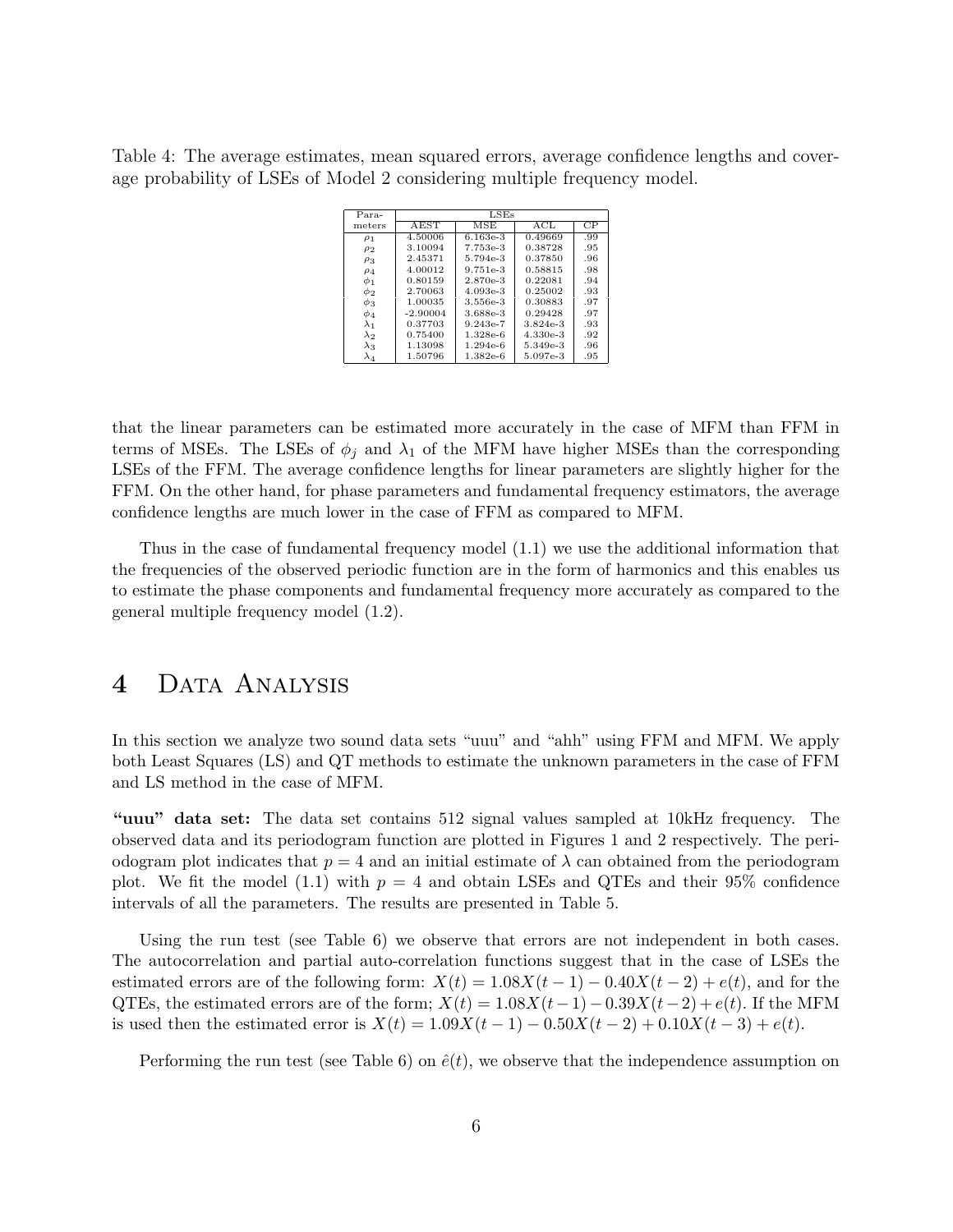Table 5: LSEs, QTEs and corresponding confidence intervals for "uuu" data with the fundamental frequency model.

| Para-       | $_{\rm LSEs}$ |             |             | <b>OTEs</b> |             |             |
|-------------|---------------|-------------|-------------|-------------|-------------|-------------|
| meters      | LSE           | Lower Limit | Upper Limit | QTE         | Lower Limit | Upper Limit |
| $\mu$       | 0.06814       | 0.02870     | 0.10759     | 0.06814     | 0.02810     | 0.10819     |
| $\rho_1$    | 0.63516       | 0.57906     | 0.69126     | 0.59103     | 0.53922     | 0.64284     |
| $\rho_2$    | 1.71760       | 1.66072     | 1.77448     | 1.69948     | 1.65698     | 1.74198     |
| $\rho_3$    | 0.43157       | 0.37413     | 0.48901     | 0.45359     | 0.41935     | 0.48783     |
| $\rho_4$    | 0.34866       | 0.29202     | 0.40529     | 0.38883     | 0.36073     | 0.41693     |
| $\varphi_1$ | $-2.38314$    | $-2.47487$  | $-2.29140$  | $-2.34016$  | $-2.42934$  | $-2.25098$  |
| $\phi_2$    | 1.54111       | 1.48152     | 1.60069     | 1.61571     | 1.57448     | 1.65693     |
| $\phi_3$    | $-2.73531$    | $-2.88774$  | $-2.58288$  | $-2.71112$  | $-2.80121$  | $-2.62104$  |
| $\phi_4$    | $-2.56195$    | $-2.75222$  | $-2.37169$  | $-2.40214$  | $-2.49971$  | $-2.30457$  |
| λ           | 0.11404       | 0.11394     | 0.11414     | 0.11418     | 0.11412     | 0.11425     |

Table 6: Test statistic values for run test and square root of average residual sum of squares (AVRSS) for "uuu" data.

|              | FFM           | <b>FFM</b>    | MFM           |
|--------------|---------------|---------------|---------------|
|              | (LSE)         | (OTE)         |               |
| Z for $X(t)$ | $-11.5389566$ | $-13.2993221$ | $-12.1590595$ |
| Z for $e(t)$ | $-1.08383095$ | $-1.48203266$ | $-1.48203266$ |
| <b>AVRSS</b> | 0.25882411    | 0.259211272   | 0.249162257   |

 $e(t)$  is satisfied in all cases. The roots of the characteristic equation in each case are less than one in absolute value, so estimated errors can be modeled as stationary processes in all cases considered above. Note that the confidence length of  $\lambda$  in the case of QTE is smaller than that of LSE but it is much higher in the case of LSE with MFM, which is expected from the theory also. The fitted  $y(t)$  values are provided in Figure 3. For comparison, we have plotted the predicted values using LSEs and QTEs with FFM , LSEs with MFM and the original signal in the same figure. The fitted values match quite well in each case.

"ahh" data set The data set contains 340 signal values. The observed data set and its periodogram function are plotted in Figures 4 and 5 respectively. For this data set we use  $p = 6$ . Using the initial estimate of  $\lambda$  (obtained from periodogram function) we estimate LSEs and QTEs using FFM and LSEs using MFM and obtain the 95% confidence intervals of all the parameters in each case. The results are reported in Tables 7 and 8 respectively. Similarly as for the "uuu" data we analyze the errors and for LSEs with FFM, the time series can be modelled as

 $X(t) = 0.67X(t-1) + e(t)$ , and for QTEs as:  $X(t) = 0.92X(t-1) - 0.47X(t-2) + e(t)$ . The estimated error in the case LSEs with MFM can be modeled as  $X(t) = 1.02X(t-1) - 0.64X(t-1)$  $2) + 0.18X(t-3) + e(t).$ 

In each case it has been observed that errors are stationary. The summary statistics are provided in Table 10. As observed in "uuu" data, in the case of "ahh" data also the confidence interval of  $\lambda$ in the case of QTE is smaller than that of LSE but it is much higher in the case of LSE with MFM. The predicted  $y(t)$  values using LSEs and QTEs with FFM and using LSEs with MFM along with the observed  $y(t)$  values are plotted in Figure 6.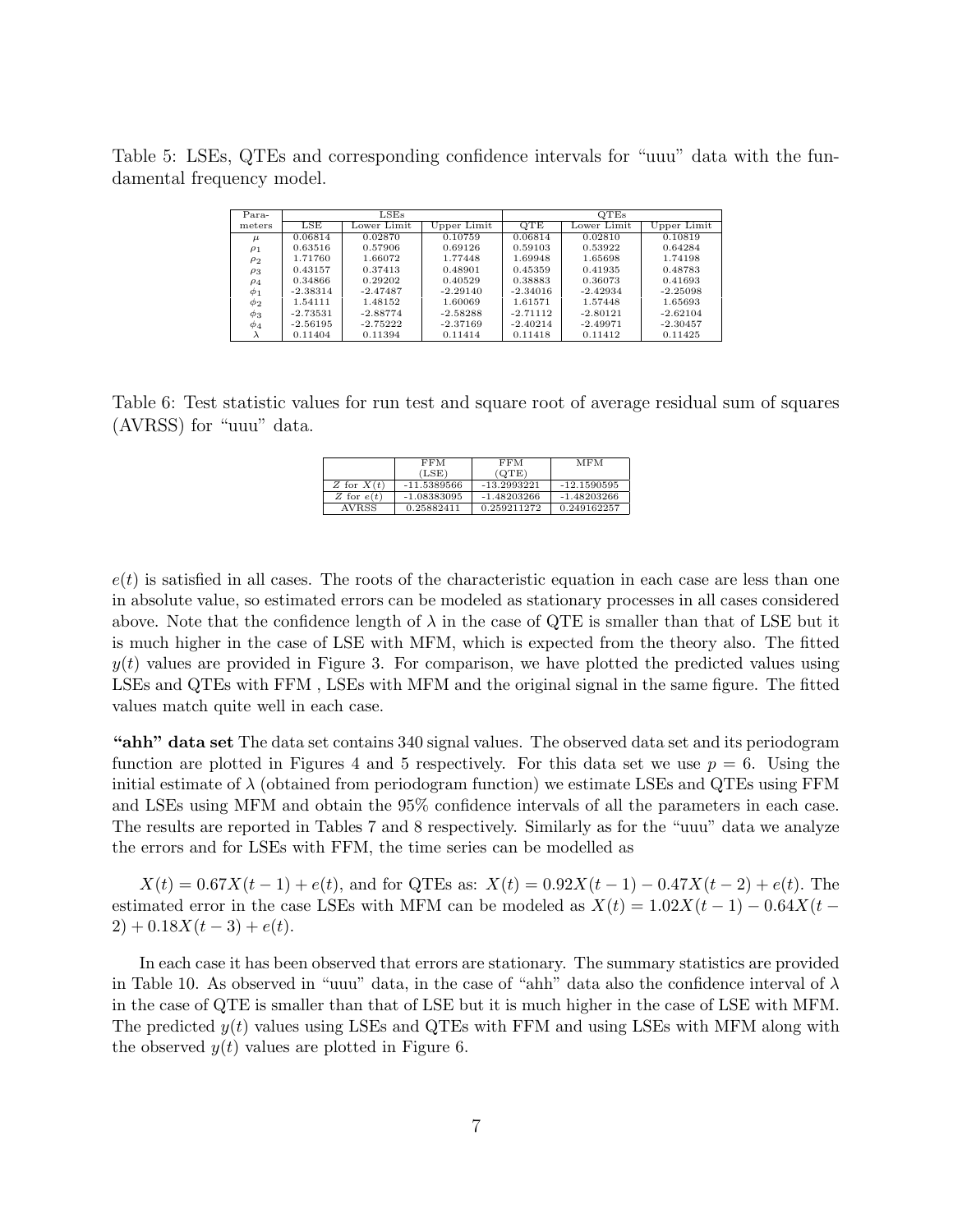Table 7: LSEs, QTEs and corresponding confidence intervals for "ahh" data with the fundamental frequency model.

| Para-     |            | LSE's       |             |            | QTE         |             |
|-----------|------------|-------------|-------------|------------|-------------|-------------|
|           |            |             |             |            |             |             |
| meters    | LSE        | Lower Limit | Upper Limit | QTE        | Lower Limit | Upper Limit |
| $\mu$     | 0.03711    | $-0.09135$  | 0.16557     | 0.03711    | $-0.02731$  | 0.10153     |
| $\rho_1$  | 0.15635    | $-0.02066$  | 0.33335     | 0.15554    | 0.06617     | 0.24491     |
| $\rho_2$  | 0.11424    | $-0.05070$  | 0.27917     | 0.11486    | 0.03014     | 0.19958     |
| $\rho_3$  | 0.20047    | 0.05104     | 0.34990     | 0.19604    | 0.11764     | 0.27443     |
| $\rho_4$  | 0.24276    | 0.10904     | 0.37648     | 0.25639    | 0.18481     | 0.32798     |
| $\rho_5$  | 1.03037    | 0.91092     | 1.14983     | 1.05295    | 0.98790     | 1.11799     |
| $\rho_6$  | 1.47253    | 1.36540     | 1.57966     | 1.48329    | 1.42416     | 1.54242     |
| $\phi_1$  | 1.69557    | 0.56328     | 2.82785     | 1.75676    | 1.18211     | 2.33141     |
| $\phi_2$  | 2.08789    | 0.64359     | 3.53220     | 2.16462    | 1.42674     | 2.90251     |
| $\phi_3$  | 2.76189    | 2.01441     | 3.50937     | 2.94120    | 2.54013     | 3.34227     |
| $\phi_4$  | $-2.70619$ | $-3.26205$  | $-2.15032$  | $-2.50757$ | $-2.78968$  | $-2.22547$  |
| $\phi_5$  | $-1.93713$ | $-2.08590$  | $-1.78836$  | $-1.69181$ | $-1.77156$  | $-1.61206$  |
| $\phi_6$  | 1.12935    | 0.99590     | 1.26280     | 1.44840    | 1.37593     | 1.52088     |
| $\lambda$ | 0.09262    | 0.09251     | 0.09273     | 0.09294    | 0.09288     | 0.09300     |

Table 8: LSE's and confidence intervals for "ahh" data with multiple frequency model.

| Para-       | LSEs       |             |             |  |  |  |
|-------------|------------|-------------|-------------|--|--|--|
| meters      | LSE        | Lower Limit | Upper Limit |  |  |  |
| $\mu$       | 0.03711    | $-0.04130$  | 0.11552     |  |  |  |
| $\rho_1$    | 0.15321    | 0.04255     | 0.26386     |  |  |  |
| $\rho_2$    | 0.12292    | 0.01293     | 0.23291     |  |  |  |
| $\rho_3$    | 0.19762    | 0.08844     | 0.30680     |  |  |  |
| $\rho_4$    | 0.26646    | 0.15817     | 0.37476     |  |  |  |
| $\rho_5$    | 1.05137    | 0.94365     | 1.15908     |  |  |  |
| $\rho_6$    | 1.47706    | 1.36958     | 1.58455     |  |  |  |
| $\phi_1$    | 1.57744    | 0.13292     | 3.02196     |  |  |  |
| $\phi_2$    | 2.56365    | 0.77409     | 4.35321     |  |  |  |
| $\phi_3$    | 2.45601    | 1.35103     | 3.56099     |  |  |  |
| $\phi_4$    | $-1.93182$ | $-2.74466$  | $-1.11898$  |  |  |  |
| $\phi_5$    | $-1.58160$ | $-1.78651$  | $-1.37670$  |  |  |  |
| Ф6          | 1.38753    | 1.24199     | 1.53307     |  |  |  |
| $\lambda_1$ | 0.09222    | 0.08486     | 0.09958     |  |  |  |
| $\lambda_2$ | 0.18906    | 0.17995     | 0.19818     |  |  |  |
| $\lambda_3$ | 0.27671    | 0.27108     | 0.28234     |  |  |  |
| $\lambda_4$ | 0.37503    | 0.37089     | 0.37917     |  |  |  |
| $\lambda_5$ | 0.46543    | 0.46439     | 0.46647     |  |  |  |
| $\lambda_6$ | 0.55728    | 0.55654     | 0.55802     |  |  |  |

Table 9: LSEs and confidence intervals for "uuu" data with the multiple frequency model.

| Para-       | LSEs       |             |             |  |  |  |
|-------------|------------|-------------|-------------|--|--|--|
| meters      | LSE        | Lower Limit | Upper Limit |  |  |  |
| $\mu$       | 0.06814    | 0.02750     | 0.10879     |  |  |  |
| $\rho_1$    | 0.63175    | 0.57488     | 0.68861     |  |  |  |
| $\rho_2$    | 1.71710    | 1.66195     | 1.77225     |  |  |  |
| $\rho_3$    | 0.43196    | 0.37941     | 0.48452     |  |  |  |
| $\rho_4$    | 0.35917    | 0.30972     | 0.40861     |  |  |  |
| $\phi_1$    | $-2.41835$ | $-2.59838$  | $-2.23832$  |  |  |  |
| $\phi_2$    | 1.52894    | 1.46471     | 1.59318     |  |  |  |
| $\phi_3$    | $-2.30741$ | $-2.55075$  | $-2.06407$  |  |  |  |
| $\phi_4$    | $-2.08317$ | $-2.35851$  | $-1.80782$  |  |  |  |
| $\lambda_1$ | 0.11390    | 0.11329     | 0.11451     |  |  |  |
| $\lambda_2$ | 0.22804    | 0.22782     | 0.22825     |  |  |  |
| $\lambda_3$ | 0.34376    | 0.34294     | 0.34458     |  |  |  |
| $\lambda_4$ | 0.45793    | 0.45700     | 0.45886     |  |  |  |